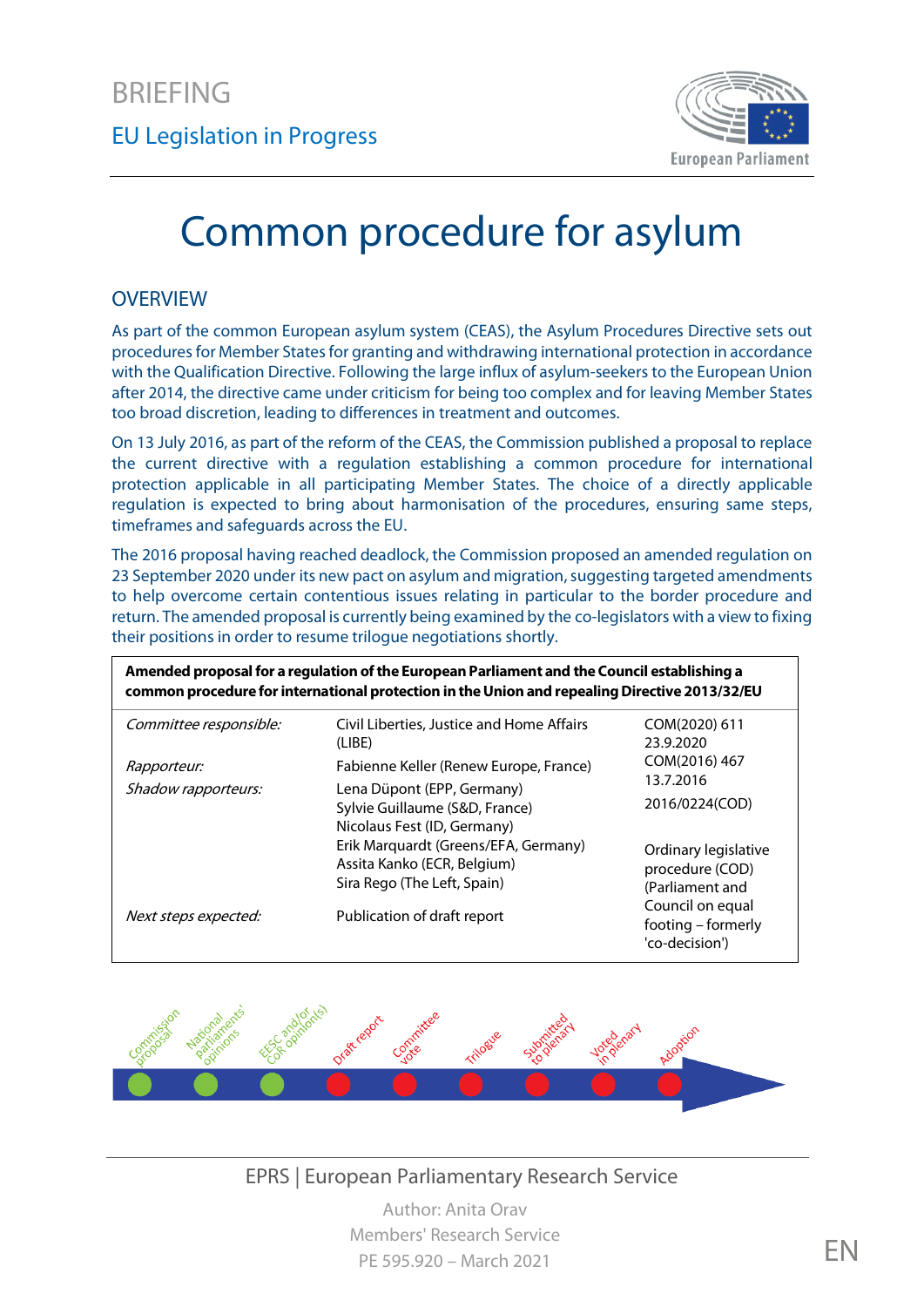# Introduction

In the EU, the common European asylum system [\(CEAS\)](https://ec.europa.eu/home-affairs/what-we-do/policies/asylum_en) establishes common standards for Member States in their procedures for granting and withdrawing international protection (both refugee and subsidiary protection status). Two of its elements, the [Qualification Directive](http://eur-lex.europa.eu/legal-content/en/TXT/?uri=celex%3A32011L0095) and the Asylum [Procedures Directive](http://eur-lex.europa.eu/legal-content/EN/TXT/?uri=celex:32013L0032) set out an EU framework for national authorities assessing applications for asylum, i.e. protection given by a State on its territory to a person who is unable to seek protection in their own country for fear of being persecuted for reasons of race, religion, nationality, membership of a particular social group, or political opinion.

While adhering to the same set of standards, national asylum legislation across EU Member States differs in the types of procedures used, the recognition rates for asylum applications and the protection status granted. The Commission, taking note of these divergences and addressing [shortcomings](http://www.europarl.europa.eu/RegData/etudes/STUD/2015/519234/IPOL_STU%282015%29519234_EN.pdf) amplified by increased [migratory flows](https://www.europarl.europa.eu/thinktank/infographics/migration/public/index.html?page=intro) after 2014, announced a reform of the CEAS under it[s European agenda on migration.](http://eur-lex.europa.eu/legal-content/EN/TXT/?uri=celex%3A52015DC0240) On 13 July 2016, the Commission [proposed](http://eur-lex.europa.eu/legal-content/EN/TXT/?uri=COM:2016:0467:FIN) to replace the current Asylum Procedures Directive with a regulation that would establish a common procedure for international protection in all participating Member States.

On 25 April 2018, the LIBE committee adopted its report on the proposal for an asylum procedure regulation and voted to enter into interinstitutional negotiations. This decision was confirmed by plenary on 30 May 2018. The Council, however, did not manage to find a consensus among Member States on certain issues and the trilogue negotiations stalled.

After the 2019 European elections, in its 2020 work programme, the European Commission announced a ne[w pact on asylum and migration,](https://ec.europa.eu/info/strategy/priorities-2019-2024/promoting-our-european-way-life/new-pact-migration-and-asylum_en) which was presented on 23 September 2020. As part of the legislative package, the Commission presented a revised proposal for the common procedure regulation. While retaining the overall objectives of the 2016 proposal, the Commission made targeted changes to help overcome the impasse.

## Existing situation

The [Asylum Procedures Directive 2013/32/EU,](https://eur-lex.europa.eu/legal-content/en/ALL/?uri=celex%3A32013L0032) which was recast and has been applicable since July 2015, was aimed at harmonising standards for granting and withdrawing international protection by national authorities, in accordance with the Qualification Directive. However, the current situation is far from harmonised and has been [criticised](http://www.europarl.europa.eu/RegData/etudes/STUD/2016/556953/IPOL_STU%282016%29556953_EN.pdf) for being too complex and leaving Member States too much discretion to ensure that similar cases are treated alike.

## Divergent recognition rates

One of the aspects of the functioning of the CEAS that has come under most criticism is the fact that by virtue of differences in the treatment of asylum applicants and their claims, the system incentivises asylum-seekers to travel onward to Member States where their applications might have a higher chance of success. This results in secondary movements within the *Schengen area*, multiple applications in different Member States, and uneven distribution of applications in the EU, ultimately rendering the Dublin system unworkable.

The [2020 annual report](https://www.easo.europa.eu/asylum-report-2020/45-decisions-rendered-applications-international-protection) of the European Asylum Support Office (EASO) points out that, in general, recognition rates and the types of protection granted continue to vary significantly depending on the nationality of applicants. In 2019, the recognition rates among EU Member States, Norway and Switzerland (often referred to as 'EU+' countries) ranged from 10 % in Czechia to 88 % in Switzerland. EASO notes that this tendency has persisted over the years, with the outcome of the application depending heavily on the country where the application is lodged. For instance, recognition rates for Afghan nationals varied from 32 % in Belgium to 97 % in Switzerland, and for Turkish nationals from over 90 % in the Netherlands, Norway and Switzerland to only 51 % in Germany and 26 % in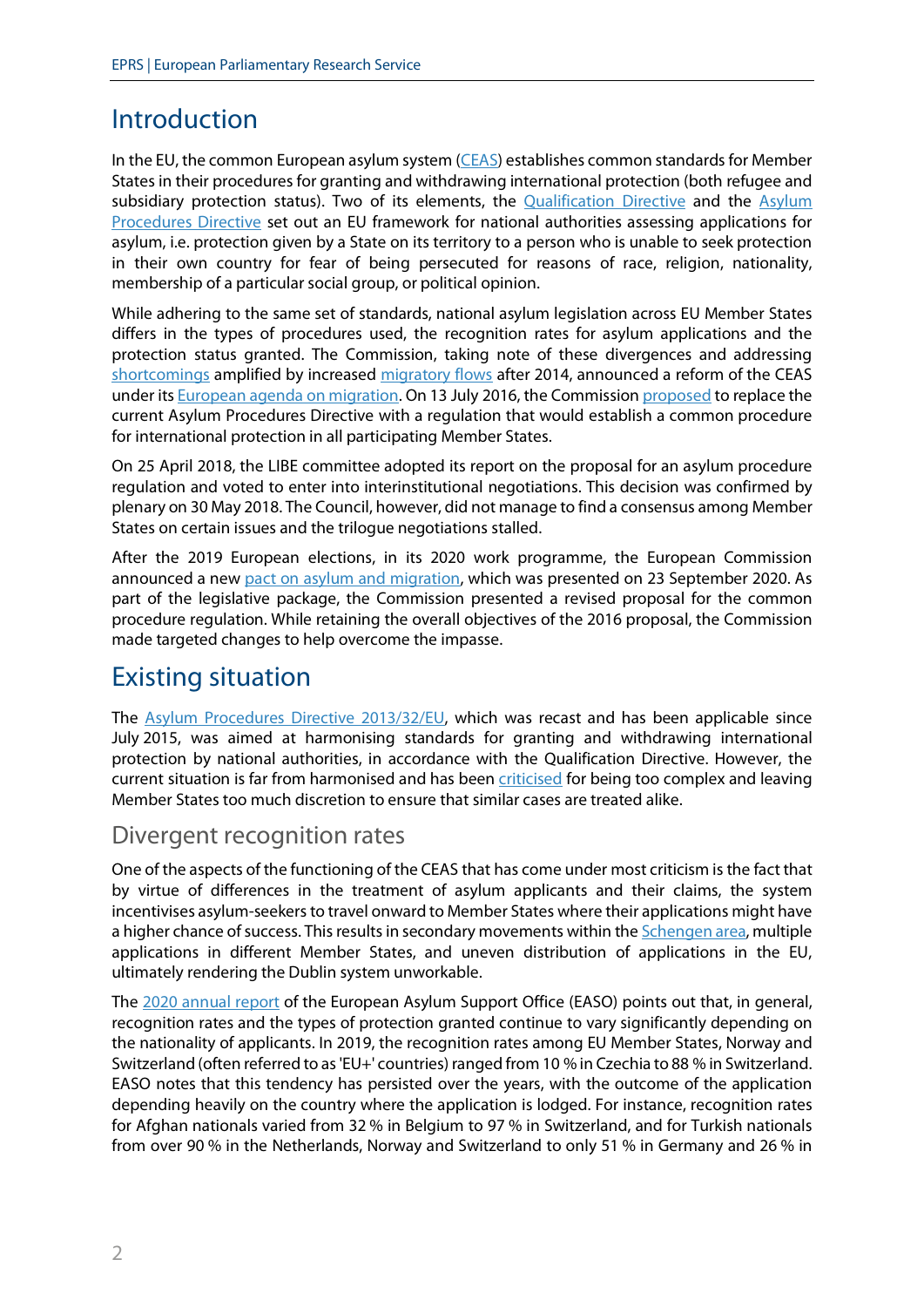France. However, not all nationalities are subject to such wide variation in recognition rates; Albanian and Syrian applicants, for example, had fairly similar recognition rates in all EU+ countries.

This is often explained by the absence of an EU-wide asylum status. The potential for a uniform status for asylum or subsidiary protection was provided after the entry into force of the Lisbon Treaty in 2009 (Article 78(2)(a) and (b) of the Treaty on the Functioning of the European Union, TFEU), but ultimately was not established in the recast CEAS completed in 2013.

Member States do not necessarily take fundamentally different approaches to recognising needs for international protection however. According to EASO, differences may also be linked to the fact that asylum-seeker profiles differ from one Member State to another. In 2019, first instance decisions on Afghan, Syrian and Venezuelan applicants accounted for a quarter of all decisions taken in EU+ countries but were not distributed evenly across destination countries. For example, Venezuelans and nationals of other Latin American countries applied for asylum predominantly in Spain, while Palestinians did so mainly in Greece and Spain, and Moldovans mainly in France.

## Fragmentation of examination procedures

Another aspect leading to different recognition rates derives from divergent uses of special procedures based on the previous and current locations of applicants and from varying presumptions regarding their protection needs. The Asylum Procedures Directive allows for the following [categories of applicants](http://www.asylumineurope.org/sites/default/files/shadow-reports/admissibility_responsibility_and_safety_in_european_asylum_procedures.pdf) for international protection, which entail different procedures and timeframes:

#### • **Regular asylum procedure (Article 31(1))**

– examination of protection needs;

#### • **Prioritised procedure (Article 31(7))**

– examination of protection needs of vulnerable or manifestly well-founded cases;

• **Accelerated procedure (Article 31(8))**

– examination of protection needs of ostensibly unfounded or security-related cases;

• **Admissibility procedure (Articles 33-34)**

– examination of admissibility (but not protection needs) of asylum-seekers who may be the responsibility of another country or have lodged repetitive claims;

#### • **Dublin procedure (Dublin Regulation (EU) No 604/2013)**

– examination of claims (but not protection needs nor admissibility) of asylum-seekers who may fall under the responsibility of another EU Member State;

#### • **Border procedure (Article 43)**

– accelerated examination of admissibility or merits at borders or in transit zones.

This complex procedural framework and the use of presumptions allow Member States to examine certain applications faster and, in some cases, to attribute the responsibility for asylum applicants to other (non-European) countries. For example, pursuant to Article 33 of the directive, 'Member States are not required to examine whether the applicant qualifies for international protection', where an application is presumed inadmissible because the applicant comes from a 'safe third country' or a 'first country of asylum'. The non-mandatory nature of these provisions increases the fragmentation of asylum policies in the EU and contributes to diverging outcomes.

The directive also permits use of an accelerated procedure if the applicant comes from a safe country of origin. Its Article 36 sets out the criteria but leaves Member States [discretion](https://ec.europa.eu/home-affairs/sites/homeaffairs/files/what-we-do/networks/european_migration_network/reports/docs/ad-hoc-queries/protection/582_emn_ahq_on_implementation_art_36_directive_2013_32_en.pdf) to 'lay down in national legislation further rules and modalities' on its application. Thus, national safe country of [origin lists](http://www.europarl.europa.eu/RegData/etudes/BRIE/2015/569008/EPRS_BRI%282015%29569008_EN.pdf) are heterogeneous and some Member States [do not apply](https://ec.europa.eu/home-affairs/sites/homeaffairs/files/2017.1236_safe_countries_of_origin.pdf) the concept at all. The uneven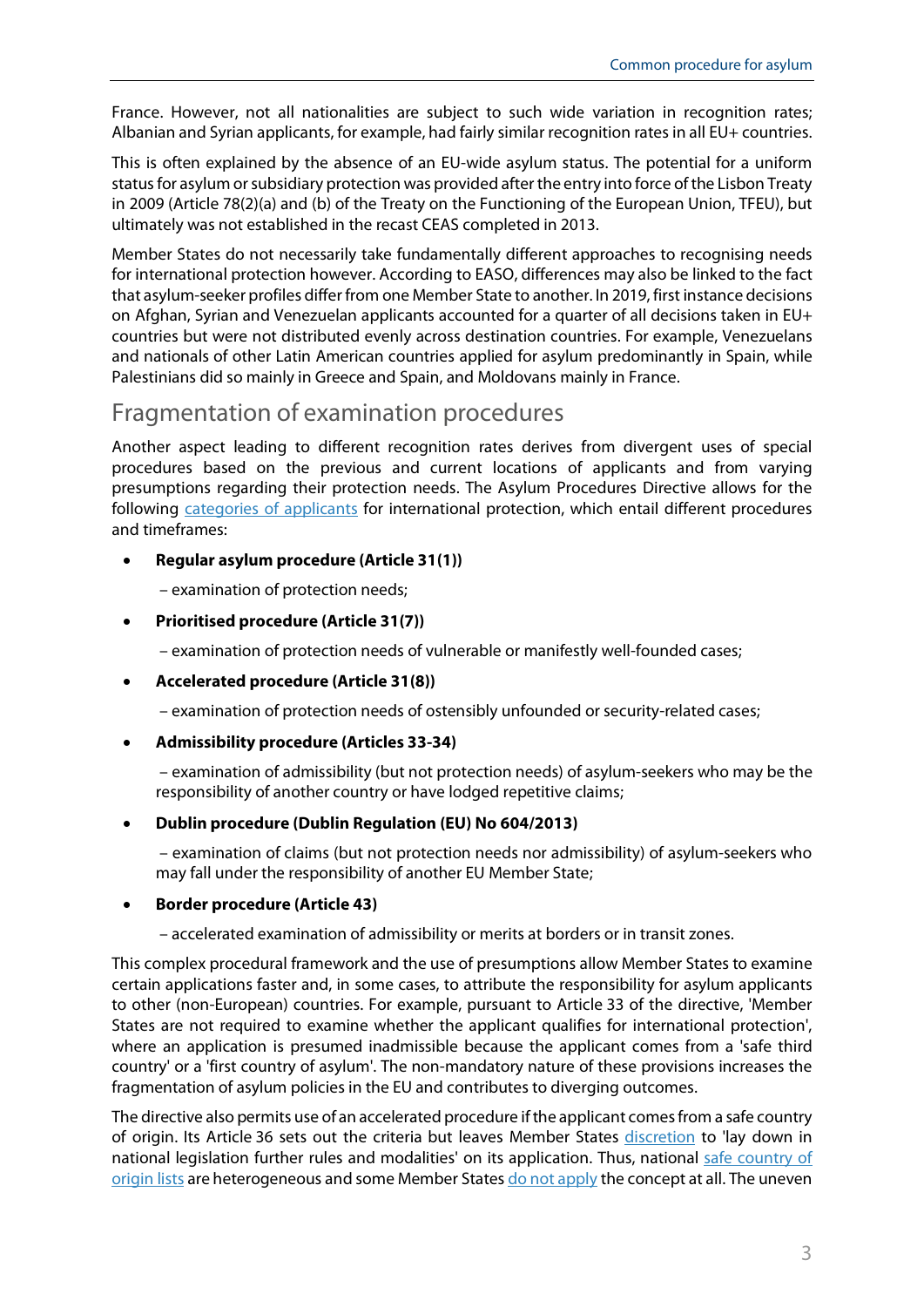use of admissibility and accelerated procedures inevitably leads to different recognition rates for similar asylum applications, and encourage asylum-seekers to apply for asylum in host countries with more favourable outcomes. Stakeholders have [expressed regret](https://www.ecre.org/wp-content/uploads/2019/07/Policy-Note-21.pdf) that this kind of nationalitybased examination is an approach based more on prevention of migration than protection.

#### Safe country concepts

First country of asylum – Country in which an applicant has received refugee status and can avail him or herself of that protection, or otherwise enjoys sufficient protection from *refoulement* 

Safe third country – Country through which an applicant transits, which is considered capable of offering him or her adequate protection against persecution or serious harm

Safe country of origin – Country whose nationals may be presumed not to be in need of international protection

Source: Asylum information database (AIDA[\) report](http://www.asylumineurope.org/sites/default/files/shadow-reports/admissibility_responsibility_and_safety_in_european_asylum_procedures.pdf) on admissibility, responsibility and safety in European asylum procedures, August 2016.

## Length of procedures

Under Article 31(3) of the directive, the maximum time limit for processing asylum applications under the regular procedure is six months from 'lodging of the application'. The evokes the specific steps in the [current asylum procedure,](https://www.europarl.europa.eu/RegData/etudes/ATAG/2017/599397/EPRS_ATA(2017)599397_EN.pdf) differentiating between making an application (expressing the wish) and formally lodging an application. An asylum information database (AIDA)  $study$ indicates that while, according to the directive, all claims must be registered within three working days and lodged as soon as possible, in practice asylum-seekers often have to wait much longer to be able to formally lodge an application. Moreover, some countries have set timeframes significantly shorter than six months for the regular procedure, although in practice these are often only indicative. This heterogeneity increases as regards special − i.e. admissibility − or accelerated procedures. Indeed, Article 43(2) of the Asylum Procedure Directive only stipulates that in a border procedure, a decision should be taken 'within a reasonable timeframe'. In its 2016 proposal, the Commission observes that national time limits to process such claims vary between a few days to five months. It must also be borne in mind that applicants in the border procedure are in practice likely to be detained as permitted by th[e Reception Conditions Directive](https://eur-lex.europa.eu/legal-content/en/ALL/?uri=celex%3A32013L0033) (Article  $8(3)(c)$ ).

#### **Detention**

Article 26 of the [Asylum Procedures Directive](https://eur-lex.europa.eu/legal-content/EN/TXT/PDF/?uri=CELEX:32013L0032&from=en) stipulates that a person should not be held in detention for the sole reason that he or she is an applicant for international protection, and if detained, this person should have access to a speedy judicial review. This is in line with Article 8 of the Reception Conditions Directive, which lists the cases when applicants may be detained (i.e. to verify identity or nationality, if there is a risk of absconding, or for protection of national security and public order) but only if 'other less coercive alternative measures cannot be applied effectively'. Member States can also detain applicants who are subject to a return decision under the Return [Directive](https://eur-lex.europa.eu/legal-content/EN/ALL/?uri=celex%3A32008L0115) or before a responsible Member State is determined under th[e Dublin Regulation.](https://eur-lex.europa.eu/legal-content/en/ALL/?uri=celex%3A32013R0604) Grounds for detention are left to be set in national law.

In practice, while the 2013 reform of EU asylum *acquis* brought about a certain level of harmonisation, a 2017 [policy paper](http://www.institutdelors.eu/wp-content/uploads/2018/01/asylumdetentionineurope-walter-jdib-may2017.pdf) by the Jacques Delors Institute observes that detention is 'not the rule but still entrenched in state practice'. The report signals a few countries that continue to use detention in a questionable way for the purposes of transfer or return, such as Austria, where applicants are detained for identification up to 48 hours, and Hungary, Bulgaria and Greece, where applicants are in general detained for more than three months. Upon entry into their territory, at the border or airport transit zones, 11 Member States are reported to detain considerable numbers of applicants: Belgium, Bulgaria, Greece, Spain, Estonia, Luxembourg, Hungary, Malta, the Netherlands, Slovenia and Finland based on an AIDA estimation.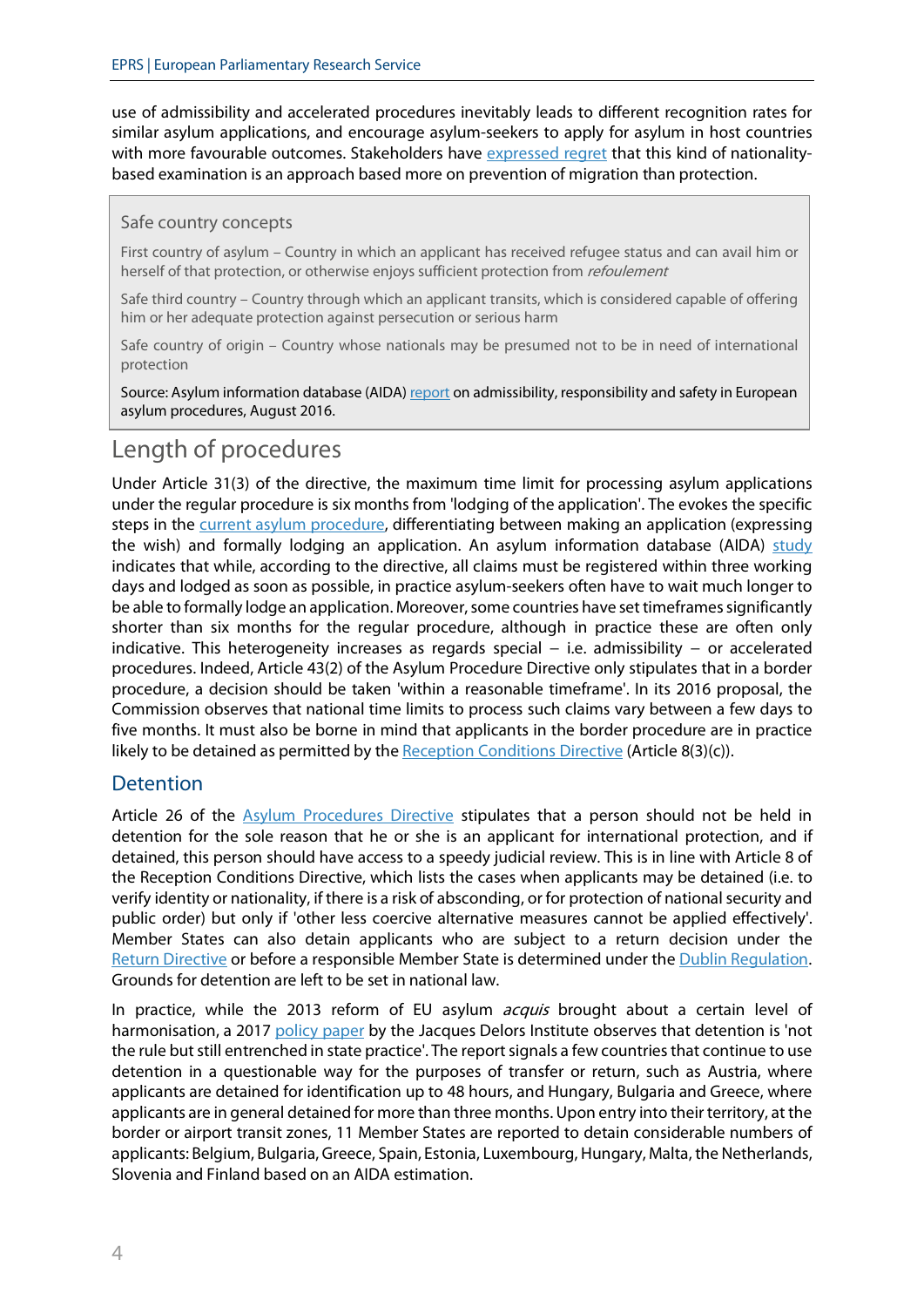## Parliament's starting position

The European Parliament took a stand on the asylum procedures in its [resolution](http://www.europarl.europa.eu/sides/getDoc.do?pubRef=-//EP//TEXT+TA+P8-TA-2016-0102+0+DOC+XML+V0//EN) of 12 April 2016 on the situation in the Mediterranean and the need for a holistic EU approach to migration, underlining that common rules for asylum procedures are already included in the CEAS but have not been fully implemented by the Member States. Parliament stressed that implementation is a key condition for achieving harmonisation and solidarity among Member States, which can, if needed, seek support from EASO. With regard to solidarity, Parliament noted that 'harmonisation of reception conditions and asylum procedures can avoid stress on countries offering better conditions and are key to responsibility sharing'.

Parliament observed that the current mechanisms have not managed to ensure a 'swift access to protection' and referred to inadmissible applications, subsequent applications, accelerated procedures, and border procedures as examples where the current Asylum Procedures Directive 'tried to strike a delicate balance between the efficiency of the system and the rights of the applicants'. Parliament acknowledged that the Commission's proposal for an EU list of safe countries of origin aimed to replace diverging national lists with one common list to ensure uniform application of the concept. Parliament warned, nevertheless, that any such list should not affect every applicant's right for an individual examination of his or her claim for international protection. Parliament recalled that under Article 3 of the [Geneva Convention,](http://www.unhcr.org/protection/basic/3b66c2aa10/convention-protocol-relating-status-refugees.html) Member States have an obligation not to discriminate against refugees on the basis of their race, religion or country of origin. Regarding detention, Parliament insisted that any form of detention required judicial control and called on Member States to 'correctly apply the Asylum Procedures and the Reception Conditions Directives in relation to access to detention centres' when alternatives to detention have been exhausted.

The LIBE committee adopted its [report](https://www.europarl.europa.eu/doceo/document/A-8-2018-0171_EN.html?redirect) on the 2016 Commission proposal on 25 April 2018 (rapporteur Laura Ferrara, then EFDD, Italy), calling for asylum procedures to be accelerated so that asylum requests would be registered within three days and admissibility assessed in one month. Overall, the regular procedure should not exceed six months (nine in exceptional circumstances). The report agreed that accelerated procedures should be made mandatory in certain cases but not to the extent proposed by the Commission and not for unaccompanied minors, who should also be excluded from border procedures. The report insisted on procedural safeguards, such as the right to a personal interview, free legal assistance and appeal, and the need to assign a guardian to unaccompanied minors within 24 hours of making an application for protection. The report accepted the list of safe countries of origin presented in the annex to the proposal (namely Albania, Bosnia and Herzegovina, Kosovo, Montenegro, North Macedonia and Serbia), with the exception of Turkey, which was removed from the list.

In the lead up of the publication of the present, revised proposal, the European Parliament's LIBE committee started drawing up an implementation report specifically on Article 43 of the Asylum Procedures Directive, appointing Erik Marquardt (Greens/EFA, Germany) as rapporteur. The accompanying [European implementation assessment](https://www.europarl.europa.eu/RegData/etudes/STUD/2020/654201/EPRS_STU(2020)654201_EN.pdf) prepared by EPRS was published in November 2020.

On 12 January 2021, the LIBE committee adopted an **[own-initiative report](https://www.europarl.europa.eu/doceo/document/LIBE-PR-660061_EN.html?redirect)** on the application of the 2013 Asylum Procedures Directive, with a special attention to border procedures (Article 43). The rapporteur was Erik Marquardt (Greens/EFA, Germany). The Committee members agreed that the procedure lacked a clear definition and objective, and as a result was not applied in a uniform manner. They expressed concern for potential fundamental rights violations at the external borders, including refusals of entry and denied access to asylum. The report deplored the living conditions in transit zones and detention centres, and noted that detention of asylum-seekers should be used as a last resort only. The report also denounced the application of border procedures to unaccompanied minors. At the plenary session of the European Parliament on 8 February 2021, the rapporteur Erik Marquardt gave a [short presentation](https://www.europarl.europa.eu/doceo/document/CRE-9-2021-02-08-ITM-021_EN.html) on the implementation of Article 43 of the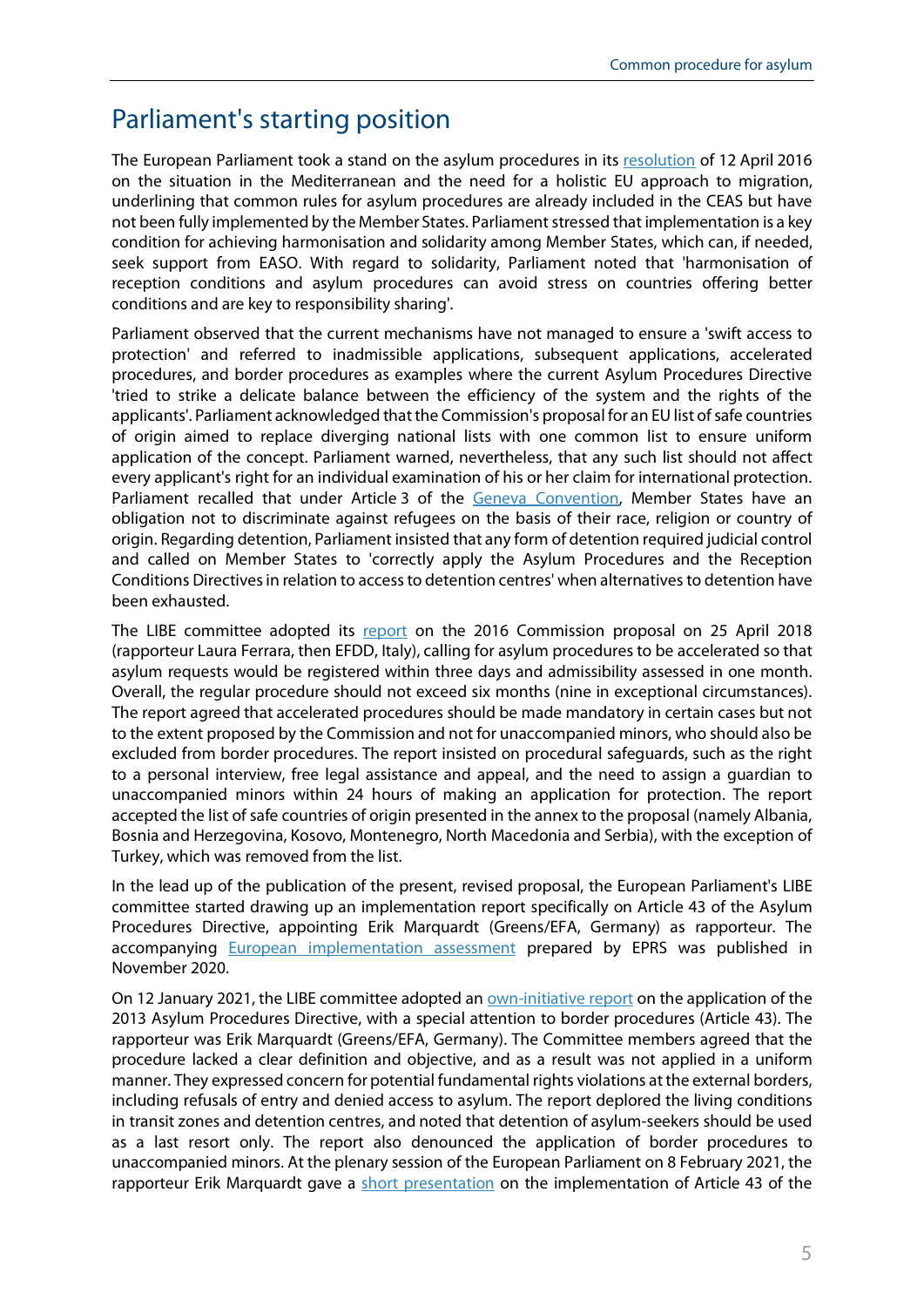Asylum Procedures Directive, highlighting the need for scrutiny based on evidence and facts as well as an independent monitoring mechanism. He referred to increasing reports of human rights violations in border areas and concluded that Member States did not have an obligation to use border procedures but if they decided to do so, all necessary safeguards should be ensured. Parliament adopted its [resolution](https://www.europarl.europa.eu/doceo/document/TA-9-2021-0042_EN.html) on 10 February 2021 with 505 votes in favour, 124 against and 55 abstentions.

Work on the amended proposal is now continuing in the LIBE committee on the basis of the position reached in 2018, with Fabienne Keller (Renew Europe, France) taking ove[r rapporteurship of](https://oeil.secure.europarl.europa.eu/oeil/popups/ficheprocedure.do?reference=2016/0224(COD)&l=en) the file.

# Council and European Council starting position

The European Council of [18-19 February 2016](http://www.consilium.europa.eu/en/meetings/european-council/2016/02/18-19/) addressed the migratory challenge by calling for a reform of the CEAS to 'ensure a humane and efficient asylum policy'.

A month later, the European Council of [17-18 March 2016](http://www.consilium.europa.eu/en/press/press-releases/2016/03/18-european-council-conclusions/) took note of the Commission communication 'Next operational steps in EU-Turkey cooperation in the field of migration', in particular as regards the concepts of 'first country of asylum' and 'safe third country' and how these could be applied in the context of the **EU-Turkey statement** of 18 March 2016.

In Council, despite *[general support](https://data.consilium.europa.eu/doc/document/ST-12802-2017-INIT/en/pdf)* for the 2016 proposal, Member States voiced substantive reservations regarding applicants with special needs, certain provisions aiming at limiting secondary movements and the safe third country concept. The biggest outstanding issues for most Member States were nevertheless the definition of the term 'final decision' (article 4 of the proposal) regarding granting refugee status or subsidiary protection status and article 41 regarding the border procedure. In contrast with the European Parliament, Council was inclined towards extending the use of accelerated procedure, including for unaccompanied minors. Council was divided when it came to making the border procedure compulsory, at least in certain situations such as a large influx of asylum-seekers from countries with a low recognition rate. Nor did Council reach a position on the proposed European list of safe countries or whether the new regulation should include such a list. As a general approac[h could not be reached](https://data.consilium.europa.eu/doc/document/ST-9693-2019-INIT/en/pdf) in Council, the Commission included in its amended proposal provisions to overcome this impasse. Work is expected to continue on the recast proposal with a view to adopting a general approach shortly.

## Preparation of the proposal

In its 2015 European agenda on migration, the Commission listed a key action, under the third pillar, 'Europe's duty to protect: a strong common asylum policy', to establish a CEAS monitoring system and provide guidance to 'improve standards on reception conditions and asylum procedures'.

On 23 September 2015, the Commission complemented the migration agenda with a [communication](http://eur-lex.europa.eu/legal-content/EN/TXT/?uri=COM%3A2015%3A490%3AREV1) 'Managing the refugee crisis', setting out priority actions to be taken within six months. In this communication, the Commission called on Member States 'to take urgent steps to transpose, implement and fully apply' CEAS instruments, including the Asylum Procedures Directive.

The Commission assessed the progress of the priority actions in its [communication](http://ec.europa.eu/dgs/home-affairs/what-we-do/policies/european-agenda-migration/proposal-implementation-package/docs/managing_the_refugee_crisis_state_of_play_20160210_en.pdf) of 10 February 2016, publishing the state of play of the implementation of EU law in [annex](http://ec.europa.eu/dgs/home-affairs/what-we-do/policies/european-agenda-migration/proposal-implementation-package/docs/managing_the_refugee_crisis_state_of_play_20160210_annex_08_en.pdf) 8. The Commission signalled 58 new infringement decisions taken after 23 September 2015, listing all letters of formal notice and reasoned opinions, including 21 on the transposition and implementation of the Asylum Procedures Directive.

On 16 March 2016, the Commission published a [communication](http://ec.europa.eu/dgs/home-affairs/what-we-do/policies/european-agenda-migration/proposal-implementation-package/docs/20160316/next_operational_steps_in_eu-turkey_cooperation_in_the_field_of_migration_en.pdf) 'Next operational steps in EU-Turkey cooperation in the field of migration', ahead of the EU-Turkey statement of 18 March 2016. In this communication, the Commission discussed the legal safeguards for returning persons in need of international protection to Turkey. Pursuant to the **European Convention on Human Rights** and th[e EU Charter of Fundamental Rights,](http://www.europarl.europa.eu/charter/pdf/text_en.pdf) every case needs to be treated individually following the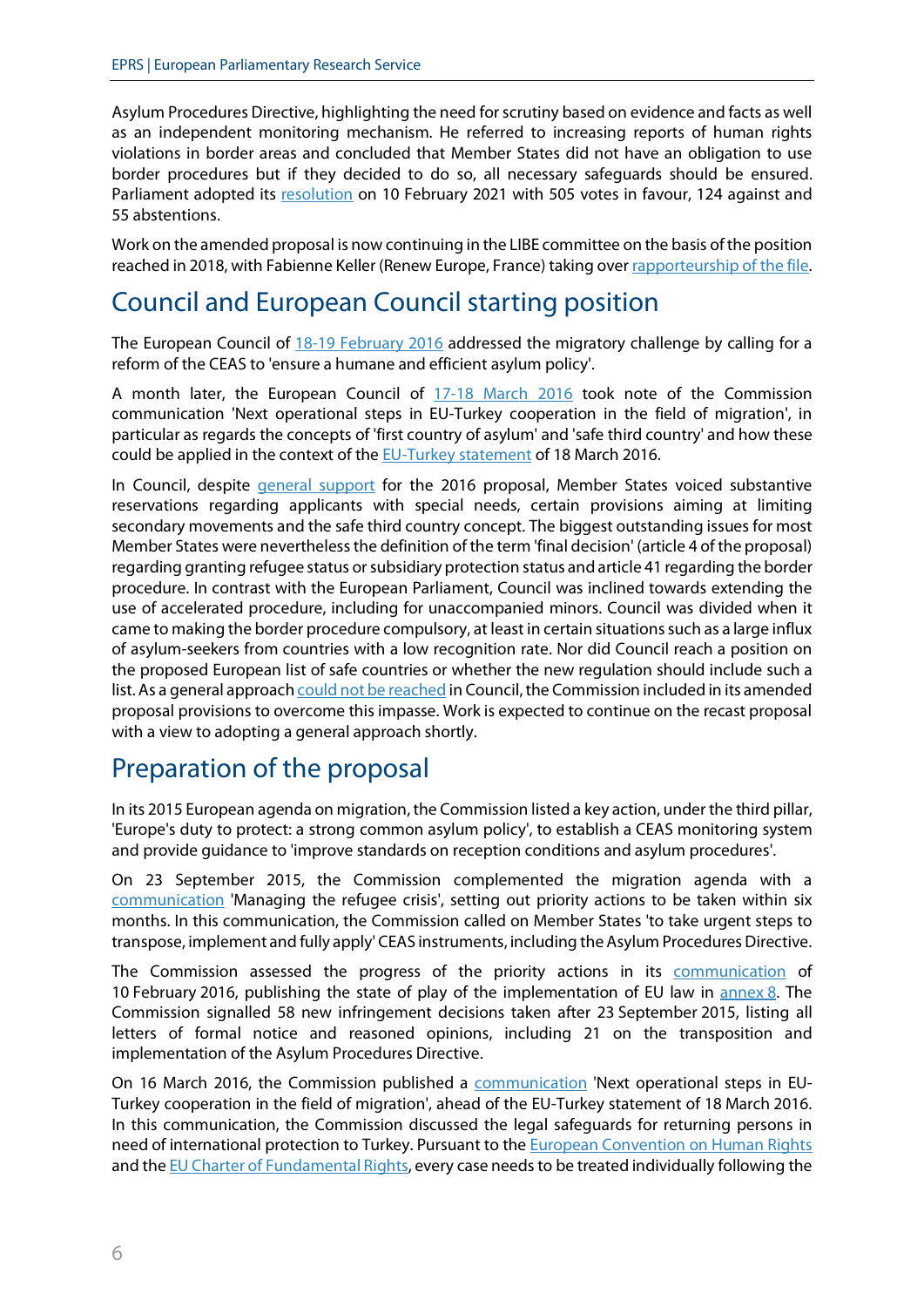procedures laid out in the Asylum Procedures Directive. Therefore, the Commission assessed, there is 'no question of applying a "blanket" return policy, as this would run contrary to these legal requirements'. At the same time, the Commission took note of the option to apply, in certain circumstances, an accelerated procedure without examining the substance of the application. These claims would be considered inadmissible on the premise that the applicant has already been recognised as a refugee or would have sufficient protection in a 'first country of asylum', or has come to the EU from a 'safe third country' that can provide effective access to protection.

On 6 April 2016, the Commission [announced](http://ec.europa.eu/dgs/home-affairs/what-we-do/policies/european-agenda-migration/proposal-implementation-package/docs/20160406/towards_a_reform_of_the_common_european_asylum_system_and_enhancing_legal_avenues_to_europe_-_20160406_en.pdf) a reform of the CEAS. While admitting that proper application of the existing rules is essential to manage the situation, the Commission referred to the conclusions of the European Council of [February](http://www.consilium.europa.eu/en/press/press-releases/2016/02/19-euco-conclusions/) and of [March](http://www.consilium.europa.eu/en/press/press-releases/2016/03/18-european-council-conclusions/) 2016, which called for reform to enhance both the protection and efficiency of the current system.

As part of the second implementation package of the [migration agenda](https://www.europarl.europa.eu/legislative-train/theme-towards-a-new-policy-on-migration/package-european-agenda-on-migration/03-2017) presented on 13 July 2016, the Commission proposed the adoption of a [regulation](https://www.europarl.europa.eu/legislative-train/theme-towards-a-new-policy-on-migration/file-jd-reform-of-the-asylum-procedures-directive) replacing the current Asylum Procedures Directive. The Commission explained that full harmonisation could best be achieved through a regulation, a directly applicable legal instrument that could be relied upon by individuals. However, the proposal was not accompanied by an impact assessment nor did the Commission present a report on the state of transposition of the directive (by the deadline of 20 July 2015 set by Directive 2013/32/EU) into national law.

As the 2016 proposal did not lead to the regulation's adoption by the co-legislators, the Commission presented an amended proposal in 2020. In its explanatory memorandum for the new proposal, the Commission specifies that it does not consider far-reaching amendments to the proposal necessary as the objectives of the 2016 proposal remain valid. However, as certain problems regarding the use of the border procedure, the definition of 'final decision' granting refugee or subsidiary protection status, as well as with subsequent applications and return, remained unresolved, the Commission addressed these issues through amendments. Again, no impact assessment was published but the Commission referred to a 2016 study on the transposition of the directive as well as to 2019 EASO [guidance on asylum procedure: operational standards and indicators.](https://easo.europa.eu/sites/default/files/Guidance_on_asylum_procedure_operational_standards_and_indicators_EN.pdf)

# The changes the proposal would bring

In order to address the differences identified in the treatment of asylum applications, the proposal intends to establish a common procedure for international protection that would apply in the same way across the EU. The proposal also aims to make the procedure 'faster, simpler and more effective'.

#### New pre-entry screening

In the 2020 proposal, the Commission formally introduces an additional step prior to the asylum procedure, although arguably many countries have already resorted to these [practices.](http://eumigrationlawblog.eu/re-decoration-of-existing-practices-proposed-screening-procedures-at-the-eu-external-borders/) Under the [proposal](https://eur-lex.europa.eu/legal-content/EN/TXT/?uri=COM:2020:612:FIN) for a regulation introducing screening, third-country nationals who are not authorised to enter the EU would be subject to pre-entry **screening** at the border, including identity, health and security checks. This new procedure would allow border authorities to channel these third-country nationals to either the asylum procedure or the return procedure or refuse them entry into the EU. With migratory flows in 2020 much more mixed than at the 2015 peak, the Commission expects this additional step to reduce the administrative burden of processing those asylum applications with very low probability of qualifying for international protection.

## Linking asylum and return procedures

The Commission considers it necessary to create a 'seamless link between asylum and return procedures' to promptly assess abusive applications or requests at the external border from applicants coming from third countries with a low recognition rate. Whereas the number of unsuccessful asylum applications remains high (around 370 000 applications for international protection are rejected every year), leading to return decisions[, return rates](https://ec.europa.eu/eurostat/statistics-explained/index.php/Statistics_on_enforcement_of_immigration_legislation?oldid=264452#Returns_of_non-EU_citizens) remain low (EU total of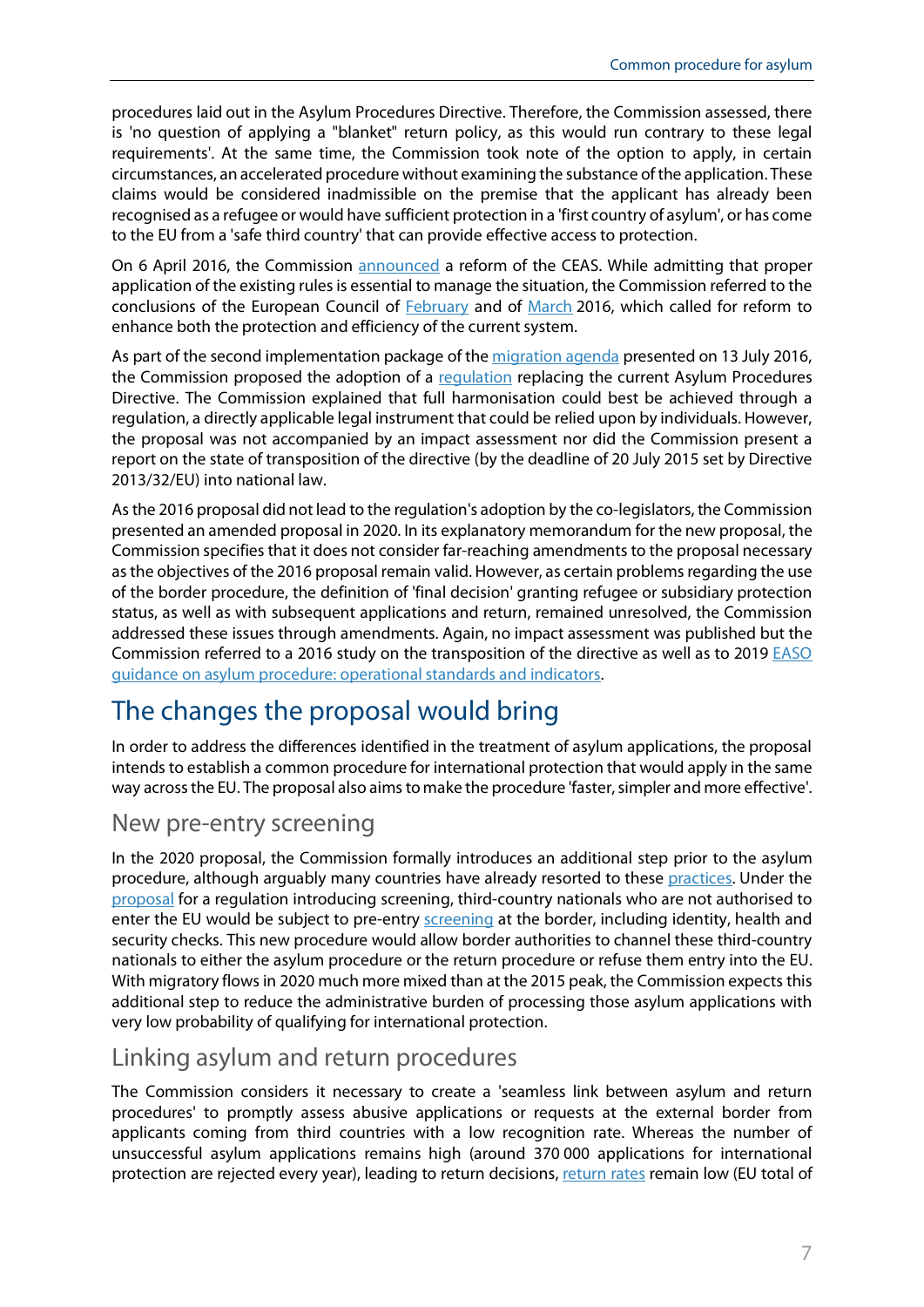29 % in 2019). The aim is to close existing procedural loopholes and to address the delays caused by the fact that asylum and return decisions are issued in separate acts.

## Border procedures for asylum and return

In 2016, the Commission proposed an optional border procedure for accelerated processing of asylum applications. Parliament, while accepting that it should become obligatory in some cases, wanted to limit those cases as compared to the Commission proposal (for instance, excluding unaccompanied minors). The Council remained divided regarding cases where it would be obligatory to use the border procedure. The Commission undertook an evaluation of the current situation[, reporting](https://eur-lex.europa.eu/legal-content/EN/TXT/PDF/?uri=CELEX:52020SC0207&from=EN) that 16 Member States have established border procedures and that their use is limited. According to the Commission, the reasons for this include problems in assessing the protection needs of applicants quickly, time needed for appeal procedures, lack of specific infrastructure and staff, and the improbability of rapid return of rejected applicants.

In the recast proposal, the Commission clarifies the scope for the use of the border procedure. New Articles 41(1) and (2) would specify that it **could be** applied only to applicants who have not yet been authorised to enter an EU Member State and do not meet the entry criteria set out in the [Schengen Borders Code.](https://eur-lex.europa.eu/legal-content/EN/TXT/?uri=celex%3A32016R0399) Moreover, the border procedure **should be** used under the new Article 41(3) in cases of irregular arrivals at the external border or following a disembarkation, and if one of the following grounds applies:

- the applicant presents a risk to national security or public order;
- the applicant has presented false information or documents or withheld information or documents regarding his or her identity or nationality that could have negatively impacted the asylum decision;
- the applicant is from a third country that has a recognition rate below 20 %.

The essential procedural guarantees contained in the 2016 proposal (Articles 11-17) such as the right for a personal interview and individual assessment of each case would be left intact. As for the duration of the border procedure (including court decisions), the Commission proposes 12 weeks in regular times (Article 41 of the amended proposal) and 20 weeks in times of crisis (Article 4(b) of the newly proposed Crisis and Force Majeure Regulation). A timeframe of 12 or 20 weeks is also set for return (Article 41a(2)).

An EPRS European implementation assessment on [Asylum procedures at the border,](https://www.europarl.europa.eu/RegData/etudes/STUD/2020/654201/EPRS_STU(2020)654201_EN.pdf) taking stock of the current use of border procedures, takes note of their significant costs and questionable outcomes. It refers to studies deploring the 'systematic and extended use of (de facto) detention' and limited access to procedural guarantees (right to information, legal assistance and interpretation). In many Member States, vulnerable applicants continue to be subjected to the border procedure and detention. As regards guidance, the border procedure framework established by the Asylum Procedures Directive is judged to be unclear and too complex, not least on account of cross-references to other provisions of the directive and to other CEAS instruments. In the same vein, neither the Asylum Procedures Directive nor the Reception Conditions Directive seem to specify where and under what conditions applicants can be accommodated during a border procedure. The authors of the EPRS European implementation assessment also point out that it is important to ensure that border detention facilities meet a dignified standard of living that would support the physical and mental health of applicants.

## Safe countries and inadmissibility

Article 36 of the current directive leaves Member States the discretion to set rules for the application of the safe country of origin concept and return the applicant to the country considered safe for the purposes of national asylum law. As discussed above, countries currently apply the safe country concepts to a diverging degree.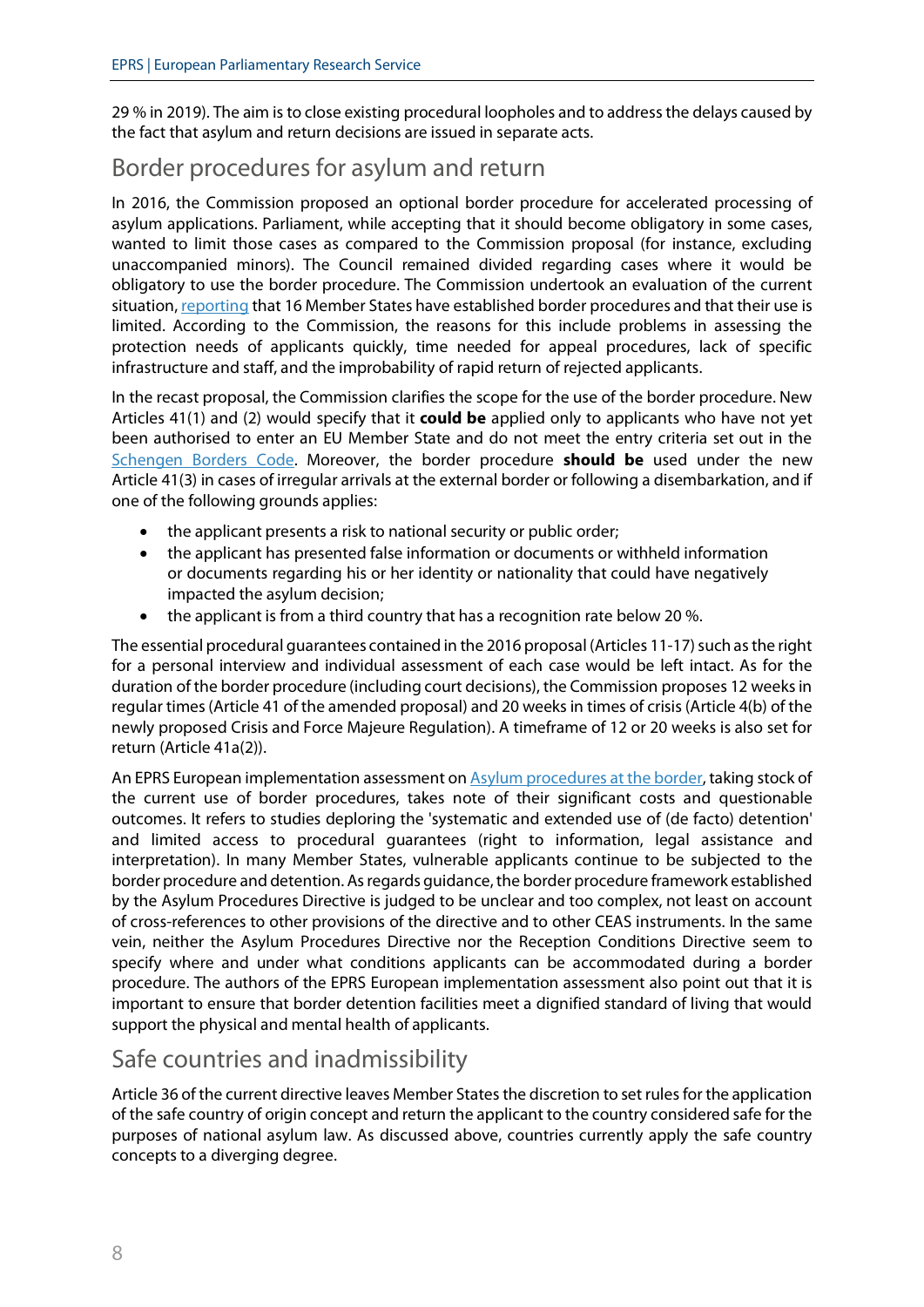In the 2016 proposal, this option was replaced by an obligation, pursuant to which national authorities 'shall assess the admissibility of an application', and 'shall reject an application as inadmissible' if it is lodged by an applicant entering the EU from a first country of asylum or a safe third country. This wording does not leave discretion to the Member States and creates an obligation to reject those applications as inadmissible.

In the 2020 proposal, the Commission again acknowledges the need to use the safe countries of origin and safe third country concepts in a more harmonised way on the basis of information provided by EASO, leaving the 2016 proposal for Article 36 unchanged.

## Shorter procedures

In 2016, the Commission proposed to maintain the duration for a regular procedure at six months from lodging the claim. Under the current system, this can exceptionally be extended by a maximum of nine months in cases of increased pressure on the national asylum system or in highly complex cases. The new proposal shortens this time limit significantly, suggesting three months for an exceptional prolongation. The regulation also introduces the option of suspending the procedure should any changes in the country of origin appear (to be assessed regularly by EASO). In such cases, the maximum duration of the procedure would be 15 months.

For accelerated and inadmissibility procedures, which currently differ significantly across Member States, the Commission proposes to set the maximum durations to respectively two months and one month.

The pre-entry phase should be completed in five days if the procedure takes place at the border, or in three days if applied within the territory of a Member State.

#### Detention

The new provisions, especially in connection with broader use of the border procedure, would be likely to [increase the use of detention](https://www.ecre.org/wp-content/uploads/2019/07/Policy-Note-21.pdf) as Member States would be requested to examine claims without granting the applicants entry into their territory. The Commission explains that Member States are not obliged to use detention, and, indeed, should refrain from using it if applicable conditions and guarantees cannot be provided. However, Member States should be able to make limited use of detention both for asylum and return border procedures.

## Advisory committees

The European Committee of the Regions (CoR) is preparing it[s opinion](https://cor.europa.eu/EN/our-work/Pages/OpinionTimeline.aspx?opId=CDR-4843-2020) on the new pact on migration and asylum. The rapporteur is Antje Grotheer (PES, Germany) and the opinion is expected to be adopted on 19 March 2021. In the working document, the rapporteur expresses concern that countries on the EU's external borders bear primary responsibility for arrival and registration, and calls for solidarity among Member States through fast distribution of asylum-seekers and greater involvement of the European Agency for Asylum and regional and civil society players. The rapporteur also draws attention to the need for the proposed border procedures to uphold human rights and the rule of law.

On the 2016 proposal, in its [opinion](https://eur-lex.europa.eu/legal-content/EN/TXT/?uri=CELEX:52016AR5807) 'Reform of the Common European Asylum System – Package II and a Union Resettlement Framework' (rapporteur: Vincenzo Bianco, Italy) adopted in February 2017, the CoR advised increasing the maximum length of the regular procedure from nine months to one year. It called for limitations on authorities' discretion in refusing legal assistance and for those who did not receive legal assistance during their first application to be given the right to remain. Regarding the third country concepts, the opinion stressed that 'mere transit through a third country on the way to the EU (…) cannot be considered sufficient grounds for returning the applicant to the country in question'.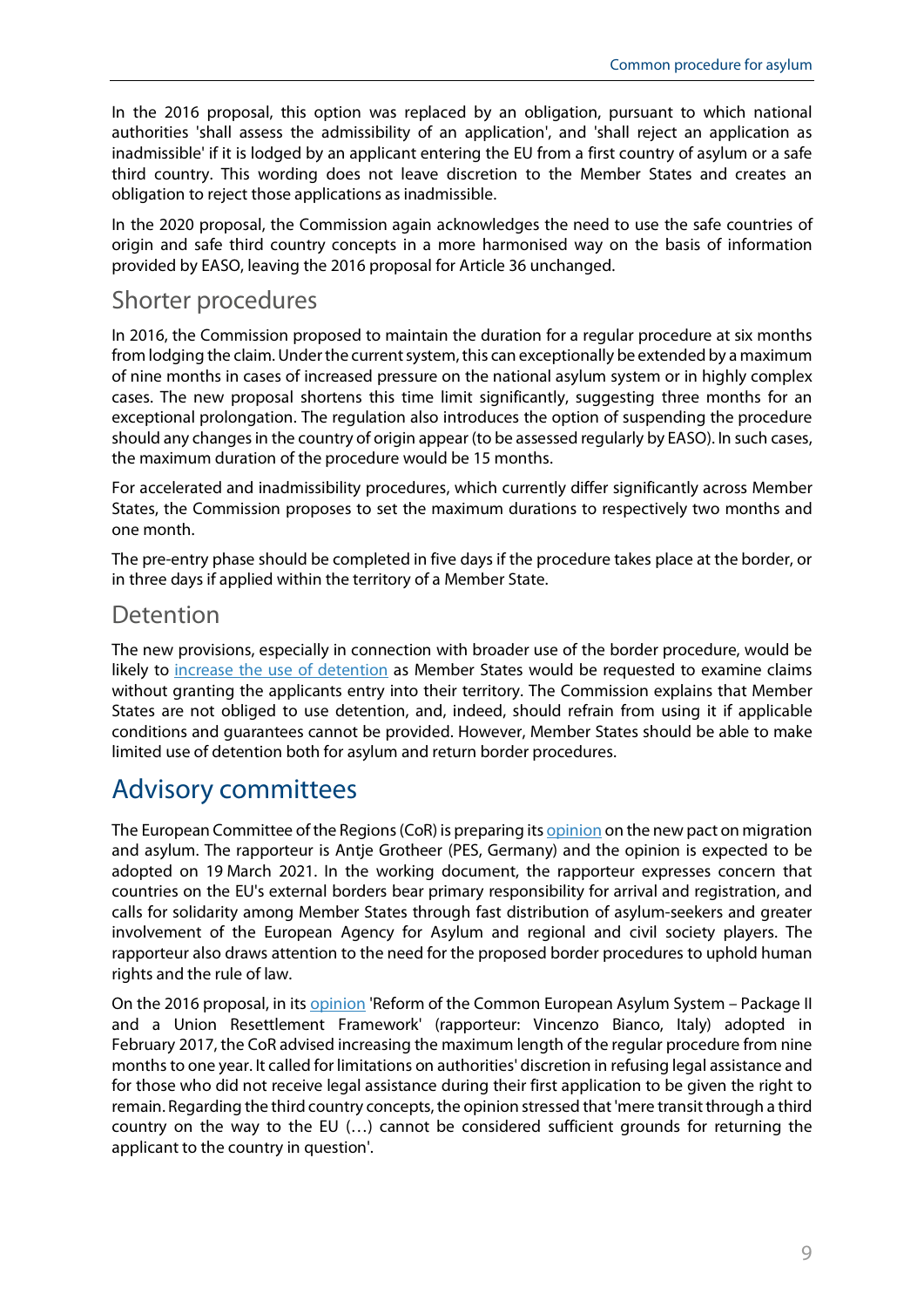The European Economic and Social Committee (EESC) adopted its [opinion](https://www.eesc.europa.eu/en/our-work/opinions-information-reports/opinions/screening-regulation-amended-proposal-revising-asylum-procedures-regulation-and-amended-proposal-revising-eurodac) on the 'Screening regulation, amended proposal revising the asylum procedures regulation and the amended proposal revising the Eurodac regulation' at its plenary session on 24-25 February 2021. The rapporteur was Panagiotis Gkofas (Diversity Europe Group, Greece).

Previously, the EESC had addressed the reform of the Asylum Procedures Directive in it[s opinion](https://www.eesc.europa.eu/en/our-work/opinions-information-reports/opinions/common-european-asylum-system-reform-package-ii) on 'Common European Asylum System Reform Package II' (rapporteur José Antonio Moreno Díaz, Spain), which was adopted on 14 December 2016. The EESC stated that setting rules in the form of a regulation should not lead to a reduction in protection standards. The Committee recommended eliminating the 'automatic application of the concepts of safe third country, first country of asylum and safe country of origin' and ensuring the same procedural guarantees for all procedures.

# National parliaments

The deadline for th[e subsidiarity check](https://ipexl.europarl.europa.eu/IPEXL-WEB/dossier/document/COM20200611.do) was 19 January 2021. None of the 28 parliamentary chambers from 22 Member States that scrutinised the proposal raised subsidiarity concerns.

# Stakeholder views<sup>[1](#page-11-0)</sup>

Stakeholders have expressed support for the objective of achieving more harmonisation through the adoption of a regulation, but have also warned against lowering the overall standards and raised concerns regarding some elements of the proposal.

In 2016, the [Meijers Committee,](http://www.commissie-meijers.nl/sites/all/files/cm1607_note_on_the_reform_of_the_common_european_asylum_system.pdf) while agreeing that replacing the directive with a regulation could lead to greater harmonisation and allow asylum-seekers to rely directly on its provisions, feared that the change of legal instrument would lower standards currently in place in some Member States. The committee observed that this was especially probable since one of the objectives stated by the Commission was to reduce 'pull factors'. The committee was also critical of the proposed wider use of accelerated procedures, especially for applicants from 'safe countries of origin'. It recalled that the Court of Justice of the European Union had ruled that this is possible only when asylum-seekers from those countries are allowed to exercise in full the right to seek asylum. The committee warned against any automatic application of the accelerated procedures, especially when combined with detention, and questioned the compatibility of the new procedure with the European Convention on Human Rights. It referred to the risk of violating Articles 3 (prohibition of inhuman or degrading treatment) and 13 (right to an effective remedy) of the convention, especially in the light of the **[Sharifi](https://hudoc.echr.coe.int/eng#%7B%22itemid%22:%5B%22002-10215%22%5D%7D)** judgment of the European Court of Human Rights.

In November 2020, the Meijers Committee published its [observations](https://www.statewatch.org/media/1501/eu-migration-pact-meijers-committee-asylum-procedures.pdf) on the new proposal, expressing several concerns regarding the mandatory nature of the border procedure. For instance, the committee does not consider the mere lack of travel documents to be sufficient grounds for applying the border procedure. They also fear the creation of a negative bias towards applicants coming from countries with a recognition rate of 20 % or lower to whom the border procedure would become mandatory. The committee questions the need to subject children above the age of 12 to a border procedure if travelling with their family. Moreover, the report is critical of certain provisions pertaining to the right of effective remedy for the applicant and the inconsistent link with the Return Directive.

In its [comments](http://www.ecre.org/wp-content/uploads/2016/11/ECRE-Comments-APR_-November-2016-final.pdf) on the 2016 regulation proposal, the European Council on Refugees and Exiles (ECRE) noted that while it included several improvements to the current standards, some provisions gave cause for serious concerns. While welcoming the extension of the obligation to provide free legal assistance in Article 15(1) of the proposal, ECRE firmly opposed the application of a 'merits-test' giving Member States the possibility to exclude the provision of free legal assistance and representation where 'the application is considered as not having any tangible prospect of success'. In the same vein, ECRE expressed extreme concern regarding the use of the safe country and admissibility concepts by default.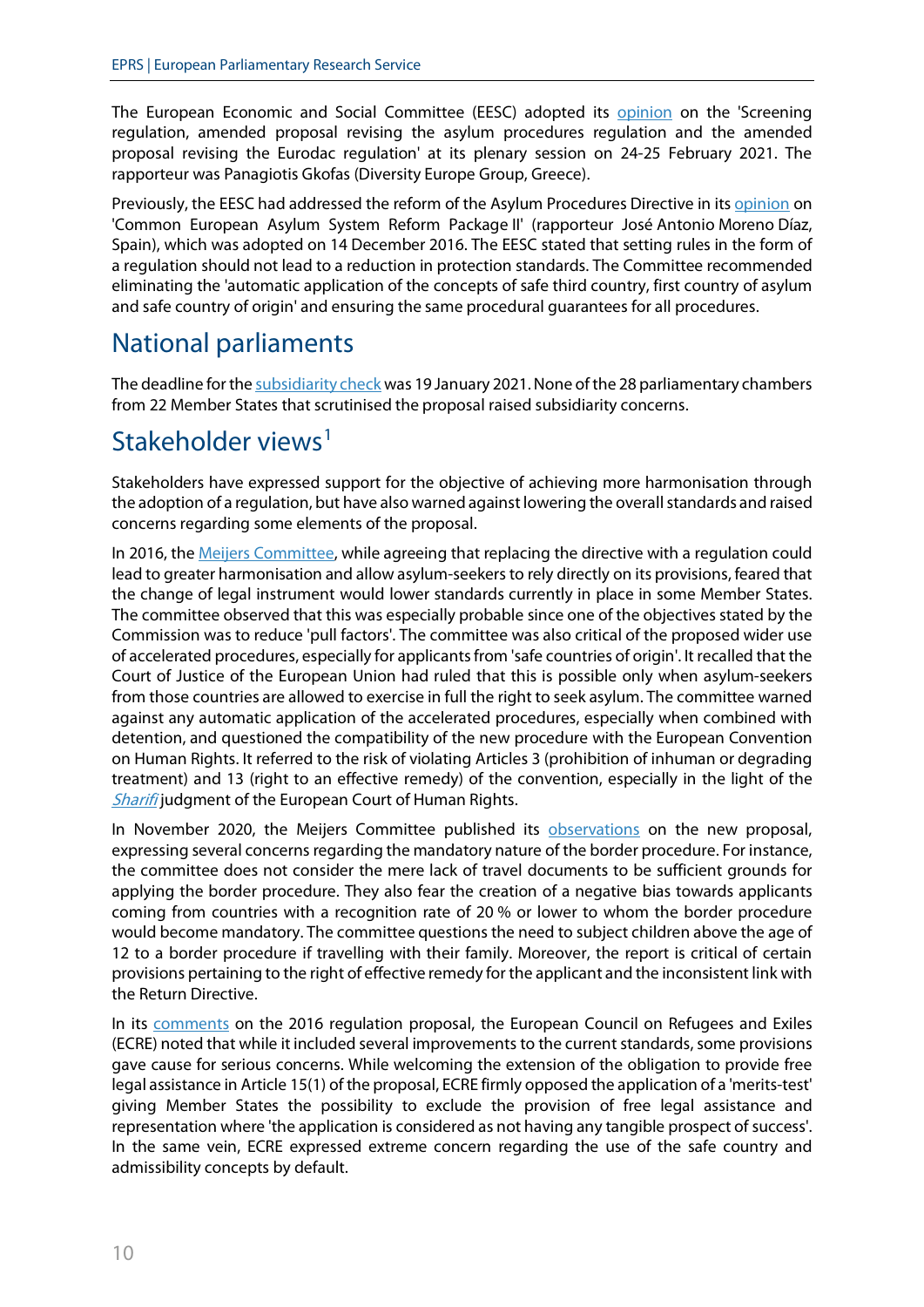In its initial [comments](https://www.ecre.org/the-pact-on-migration-and-asylum-to-provide-a-fresh-start-and-avoid-past-mistakes-risky-elements-need-to-be-addressed-and-positive-aspects-need-to-be-expanded/) on the 2020 proposal, ECRE observes that the broader use of border procedures could result in two different standards of asylum procedures, which are mostly determined by the applicant's country of origin. This could jeopardise the individual right to asylum and impose a less thorough procedure on more people. ECRE also deplores the fact that the new proposal removes the automatic suspensive effect of an appeal, meaning that applicants will not have the right to remain on the territory pending a decision. As regards the suggestion to consider people in the pre-entry phase or border procedure as not having, for legal purposes, entered the Member State territory, ECRE considers it 'misleading' and in contrast with recent EU case law. At the same time, the legal concept does not affect the applicants' rights under EU and international refugee law. Regarding the broader use of the border procedure, ECRE already expressed its opinion in a 2019 [policy note](https://www.ecre.org/wp-content/uploads/2019/07/Policy-Note-21.pdf) recommending that instead of mainstreaming the border procedure, EU Member States should rather ensure fair and efficient regular asylum procedures. ECRE suggests that the implementation of such procedures could be regularly monitored by the European Commission, which would have the power to launch infringement procedures as needed. As for the increased use of detention in border procedures, ECRE questions the compatibility of additional grounds for deprivation of liberty with international human rights law.

The United Nations Refugee Agency (UNHCR), in its [legal considerations](http://www.unhcr.org/56f3ec5a9.pdf) on the return of asylumseekers and refugees from Greece to Turkey, under the safe third country and first country of asylum concepts, asserted that the 'first country of asylum' concept should be applied only in cases where 'a person has already, in a previous state, found international protection, that is once again accessible and effective for the individual concerned'. As regards the 'safe third country' concept, UNHCR underlined that this applies in situations 'where a person could, in a previous state, have applied for international protection, but has not done so, or where protection was sought but status was not determined'. Both require an individual assessment of the case in accordance with the standards laid down by the 1951 [Geneva Convention and its Protocol](http://www.unhcr.org/protection/basic/3b66c2aa10/convention-protocol-relating-status-refugees.html) to ensure not only that the principle of *non-refoulement* is respected, but also that 'sufficient protection' is available and that the third country readmits the person. UNHCR observed that while the current directive does not define sufficient protection, an interpretation of the provision in the light of [Article](https://eur-lex.europa.eu/legal-content/EN/TXT/?uri=CELEX%3A12016P018) 18 of the EU Charter of Fundamental Rights would suggest it 'goes beyond protection from *refoulement*.

Ahead of the publication of the amended proposal in 2020, UNHCR and the International Organization for Migration (IOM[\) called](https://www.unhcr.org/news/press/2020/9/5f69deff4/unhcr-iom-call-truly-common-principled-approach-european-migration-asylum.html) for a truly common and predictable approach to migration and asylum management instead of ad-hoc solutions. They also emphasised the detrimental socio-economic impact of the Covid-19 pandemic on refugees, migrants and host countries.

## Academic views

Daniel Thym from the University of Konstanz (Germany) [considers](http://eumigrationlawblog.eu/european-realpolitik-legislative-uncertainties-und-operational-pitfalls-of-the-new-pact-on-migration-and-asylum/) the border procedure in the proposal for a common procedure regulation one of the substantial changes in the new pact. While admitting that on paper the procedural guarantees stay in place, he points to structural problems with implementation, as witnessed at the [Hungarian](https://hudoc.echr.coe.int/eng#%7B%22itemid%22:%5B%22001-198760%22%5D%7D) and [Greek](https://asylumineurope.org/reports/country/greece/asylum-procedure/procedures/fast-track-border-procedure-eastern-aegean/) borders, leading to the violation of migrants' rights. Moreover, the Commission leaves unanswered the question of how national authorities are expected to complete the border procedure within 12 or 20 weeks while they are already struggling to meet the deadline of 6 months set out in the regular asylum procedure.

Jens Vedsted-Hansen from Aarhus University notes that the Commission's proposal to issue a return decision immediately upon a rejection of an asylum application, or even in the same decision, would be a useful step. While understanding the purpose of rapid assessment of 'abusive asylum requests or asylum requests made at the external border by applicants coming from third countries with a low recognition rate', he questions the proposal's addition of a new ground for border procedure for applicants from countries with an asylum recognition rate of 20 % or lower. In his view, making accelerated examination mandatory in this way risks having a detrimental effect on the quality of decisions and violating the rights of third-country nationals in need of protection.